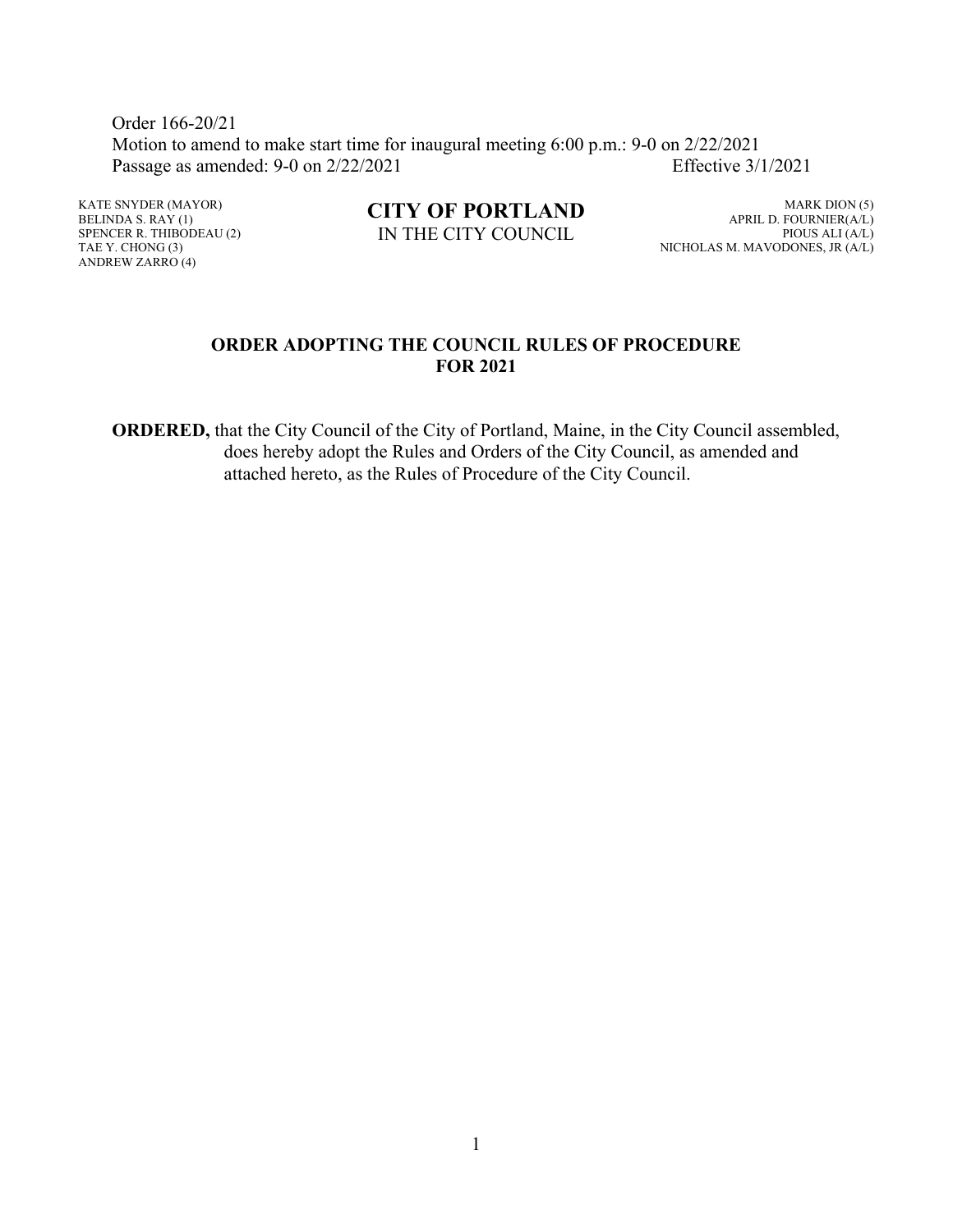## **RULES OF PROCEDURE OF THE CITY COUNCIL**

As Amended December 7, 2020February 22, 2021

#### **Rule 1. Regular Meetings and Council Workshop Sessions**

- A. The regular meetings of the Council shall be held in the room known as the City Council Chamber or such other room as deemed appropriate in City Hall in one session at 5:030 p.m. on the first and third Mondays of each calendar month. When said Monday is a holiday or an election day, the regular meeting shall be held on the following Wednesday, at the same time and place. The date or the time of any regular meeting may be changed by an order passed at a previous meeting of the Council or by warrant for a special meeting called in lieu of a regular meeting; provided however, that said change in date will still provide for two regular meetings in one month. Unless otherwise changed by an order passed at a preceding meeting or by the calling of a special meeting at a different time or place, for like purposes, the Council shall also regularly meet at 12:00 noon 5:306:00 PM on the first Monday of December of each year for the purpose of the inauguration of Portland City Council, the swearing in of Councilors-elect, filling Council committees, adopting rules and orders, and transacting such other business as it may deem appropriate. The public hearing of any item shall not commence after 10:00 p.m. of the day of said regular meeting unless five (5) members consent to such consideration. The Council deliberation and action on any item shall not commence after 10:00 p.m. of the day of said regular meeting unless five (5) members consent to such consideration.
- B. With proper notice, workshop sessions of the City Council may be called by five (5) members of the City Council, the Mayor or the City Manager, as the case may be, for obtaining legal, administrative or policy guidance or for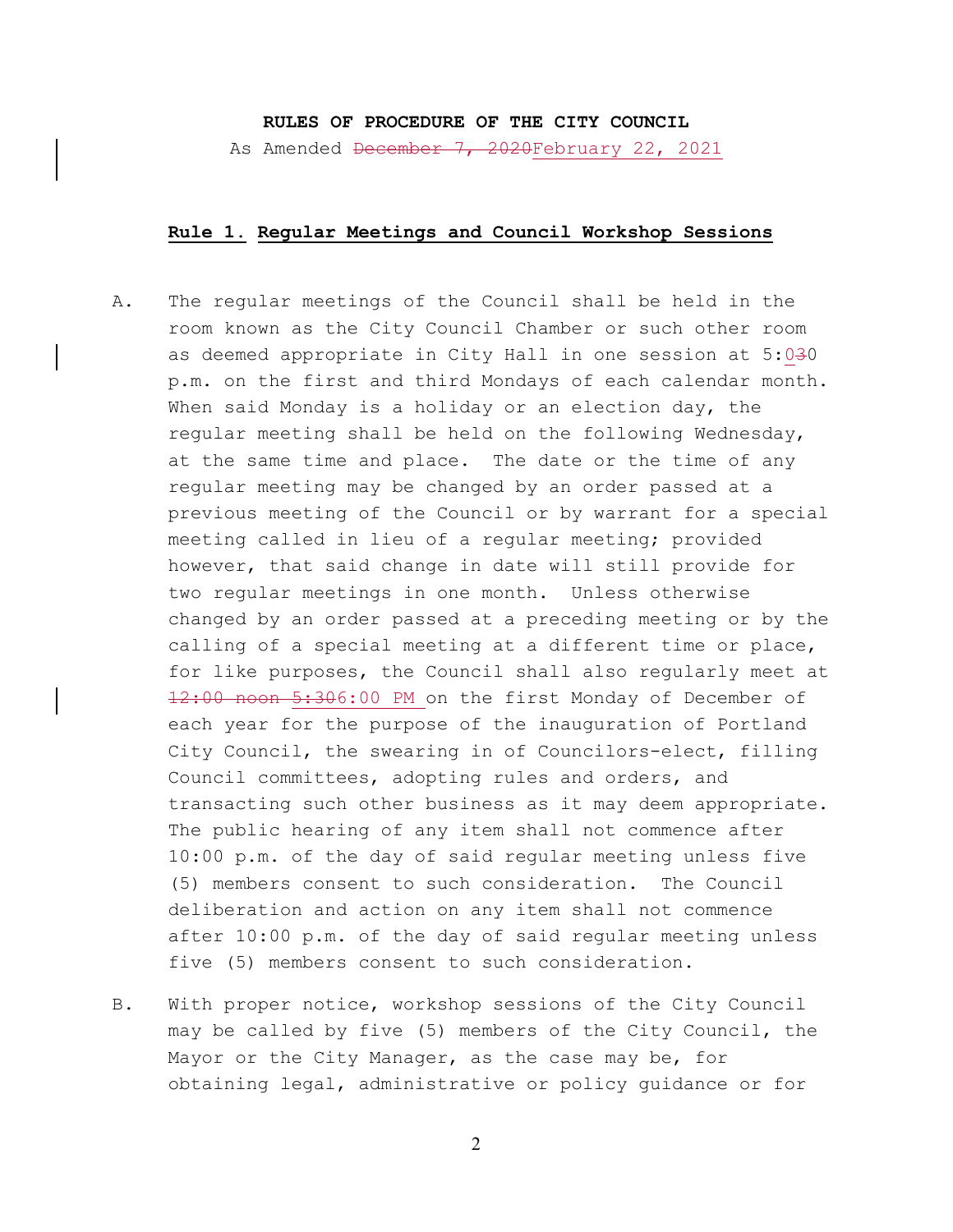the presentation of information by the City Manager, the City Clerk or Corporation Counsel or their staff. The City Council shall not take votes in workshop sessions; however, the Council may be polled at the workshop to obtain an unofficial sense of the position of the Council on an issue being discussed at the workshop.To the maximum extent possible, materials for such sessions shall be provided to the City Council at least two (2) business days prior to the scheduled workshop. All such workshop sessions shall be open to the public, in accordance with 1 M.R.S. §400 et seq. ("FOAA").

## **Rule 2. Quorum; Adjourned Meetings**

A majority of the members shall constitute a quorum for the transaction of business, but a smaller number may adjourn from time to time. At least twenty-four (24) hours' notice of the time and place of holding such adjourned meeting shall be given to all members who are not present at the meeting from which adjournment is taken.

#### **Rule 3. Enactments**

The Council shall act only by ordinance, order, or resolve. Final passage of or amendments to any item shall require five (5) affirmative votes except where a greater number is required by Charter or Ordinance. All ordinances, orders, and resolves, except orders and resolves making an appropriation of money, shall be confined to one subject, which shall be clearly expressed in the title. The appropriation order or resolve shall be confined to the subject of appropriations only.

## **Rule 4. Ordinance; Style**

All ordinances passed by the Council shall be termed "amendments to the Portland City Code" and the enacting style shall be: "Be it ordained by the City Council of the City of Portland, Maine, in City Council assembled."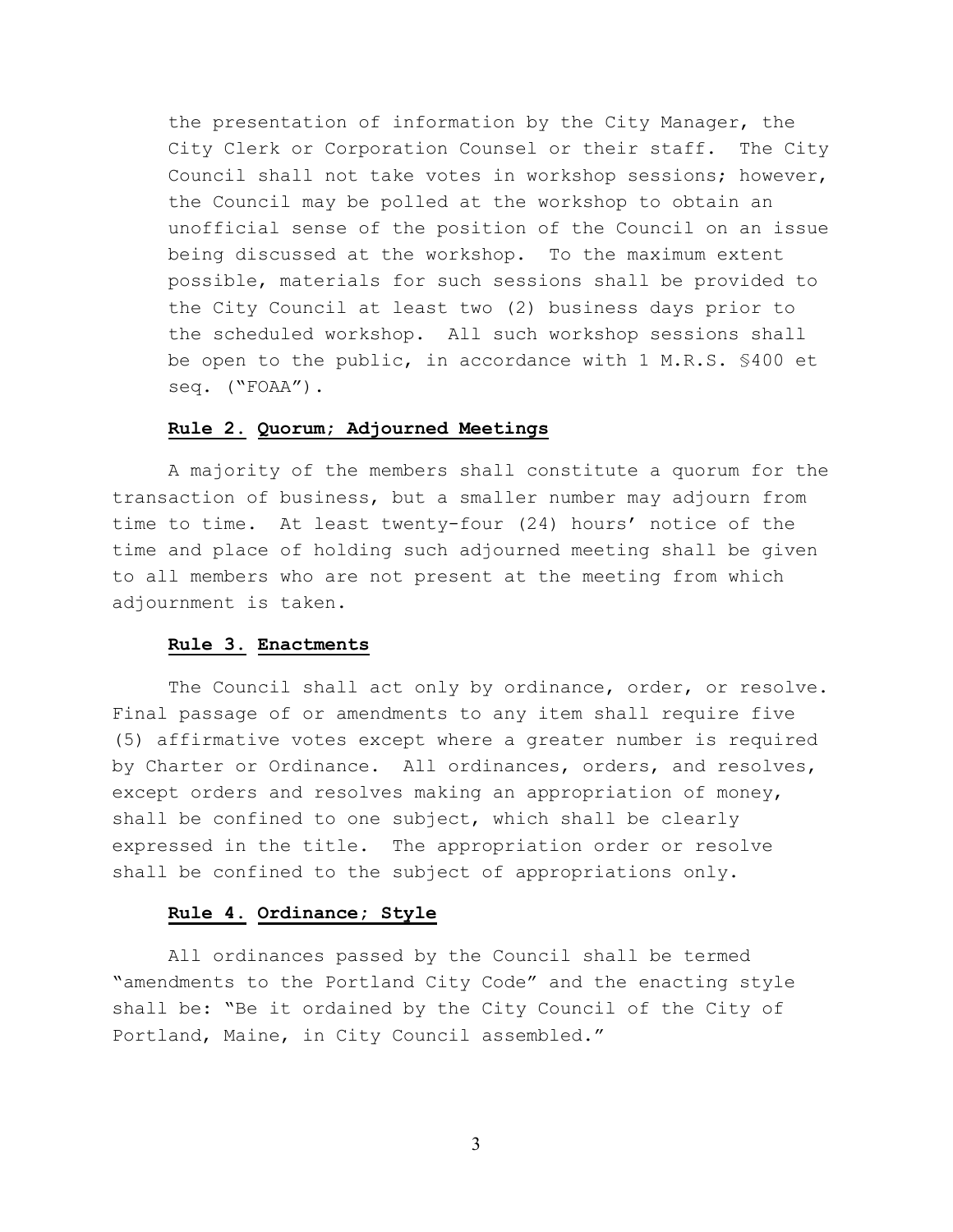#### **Rule 5. Order and Resolve; Style**

In all votes of command, the form of expression shall be "ordered"; and of opinions, principles, facts or purposes, the form shall be "resolved".

#### **Rule 6. Readings**

The reading of any ordinance, order, or resolve shall be by title of the ordinance, order or resolve only, if no member objects.

#### **Rule 7. Reading on Two Separate Days; Waiver**

No ordinance, no appropriation resolve, and no order authorizing the expenditure of \$50,000.00 or more shall be passed until it has been read on two separate days, except when the requirement of reading on two separate days has been dispensed with by a vote of seven (7) of the members.

#### **Rule 8. Yeas and Nays Taken; When**

The yeas and nays shall be taken upon the passage of all ordinances and orders authorizing the expenditure of money in the amount of \$50,000.00 or more and entered upon the record of the proceedings of the Council by the Clerk. The yeas and nays shall be taken on the passage of an order or resolve when called for by any member.

### **Rule 9. Ordinances; Effective When**

No ordinance shall take effect until thirty (30) days after its passage by the Council, except in the case of emergency ordinances.

#### **Rule 10. Order, Resolve; Effective When**

No order or resolve shall take effect until ten (10) days after its passage, except in the case of emergency orders and resolves.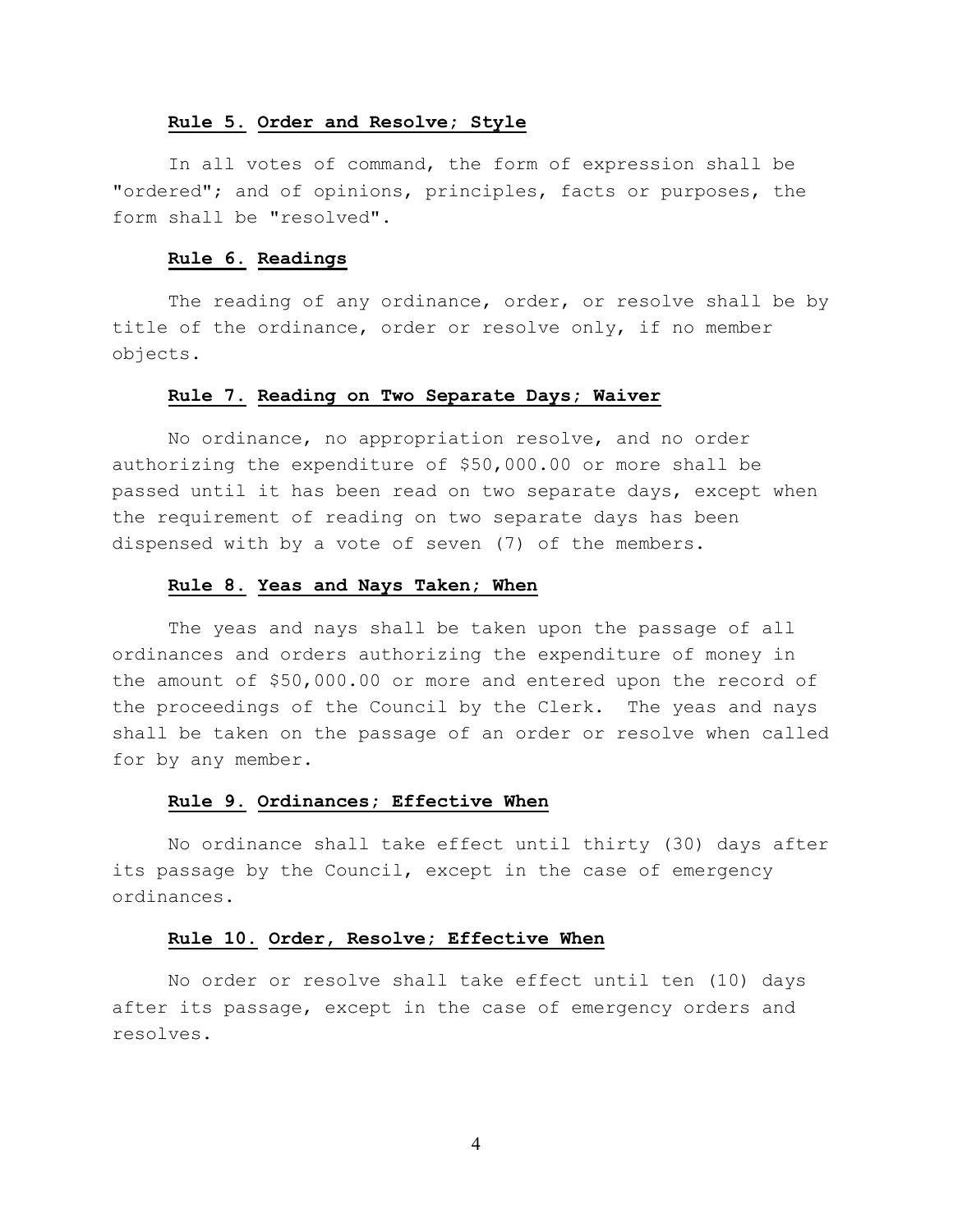#### **Rule 11. Emergency Ordinances, Orders and Resolves**

The Council may, by vote of seven (7) of its members, pass emergency ordinances, orders, or resolves to take effect at the time indicated therein, but such emergency ordinances, orders or resolves shall contain a section in which the emergency is set forth and defined, provided, however, that the declaration of such emergency by the Council shall be conclusive.

## **Rule 12. Item for Meetings; Filed When**

No ordinance, order, resolve, or other document shall be in order for action at any regular meeting of the Council unless such ordinance, order, resolve, or other document shall appear on the Council Agenda.

Items for the Agenda should to the maximum extent possible be received in the office of the City Manager on or before close of the work day ten (10) days prior to the scheduled Council meeting.

Each item for the Agenda shall be submitted with an electronic agenda request form. The form shall have a separate fiscal impact statement memo attached if the impact of the item is \$50,000 or more in a given fiscal year. This memo shall include details and information describing the fiscal impact including, but not limited to, projected costs, revenues or savings over a three (3) year period and/or any potential impacts on the City tax levy.

## **Rule 13. Sponsorship.**

Items listed on the Council agenda shall be sponsored as follows:

A. The Mayor shall sponsor any proclamations or resolutions; provided, however, that any Councilor may request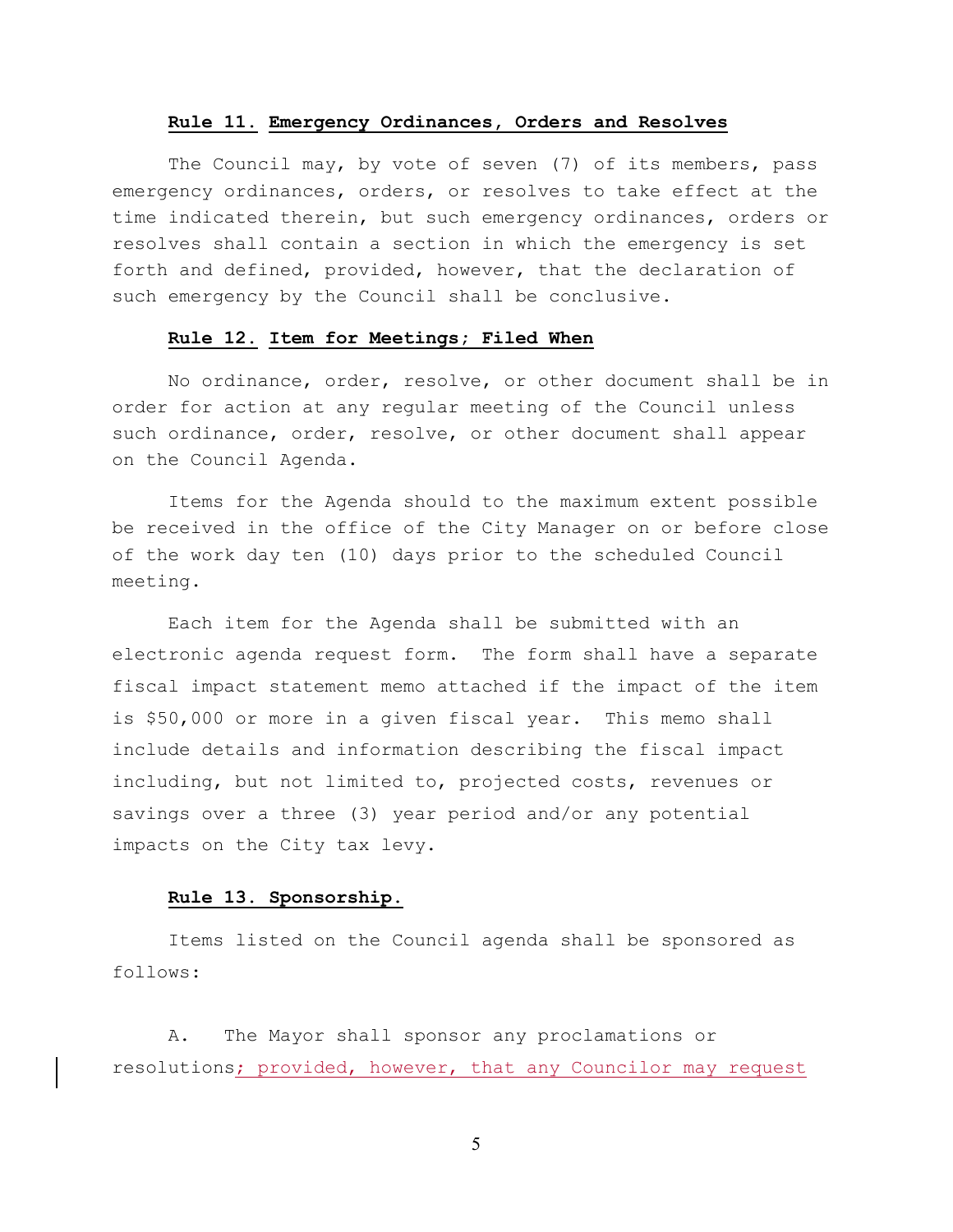the opportunity to sponsor a proclamation that is not deemed "standing" hereunder; and

B. The City Manager, City Clerk, Corporation Counsel, the Planning Board, or up to three (3) members of the Council shall sponsor any orders or other items.

C. For purposes of this Section, "standing" proclamations shall include, but not be limited to mean annual holidays, existing anniversaries of prominent events, or proclamations or resolutions that have come before the Council at least two (2) times in the last five (5) years.

#### **Rule 14. Presiding Officer to Chair Meetings**

The Presiding Officer shall take the chair at the time appointed for the meeting, call the members to order, cause the roll to be called, and, a quorum being present, cause the minutes of the preceding meeting to be read and proceed to business.

#### **Rule 15. Preserve Order Decide All Questions of Order**

The Presiding Officer shall preserve decorum and order, may speak to points of order in preference to other members, and shall decide all questions of order subject to an appeal to the Council by motion regularly seconded, and no other business shall be in order until the question on appeal is decided.

### **Rule 16. Declare Votes; Cause Return of Votes**

The Presiding Officer shall declare all votes, but if any member doubts a vote, the Presiding Officer shall cause a return of the members voting in the affirmative and in the negative; without debate.

## **Rule 17. Debate; Rules of**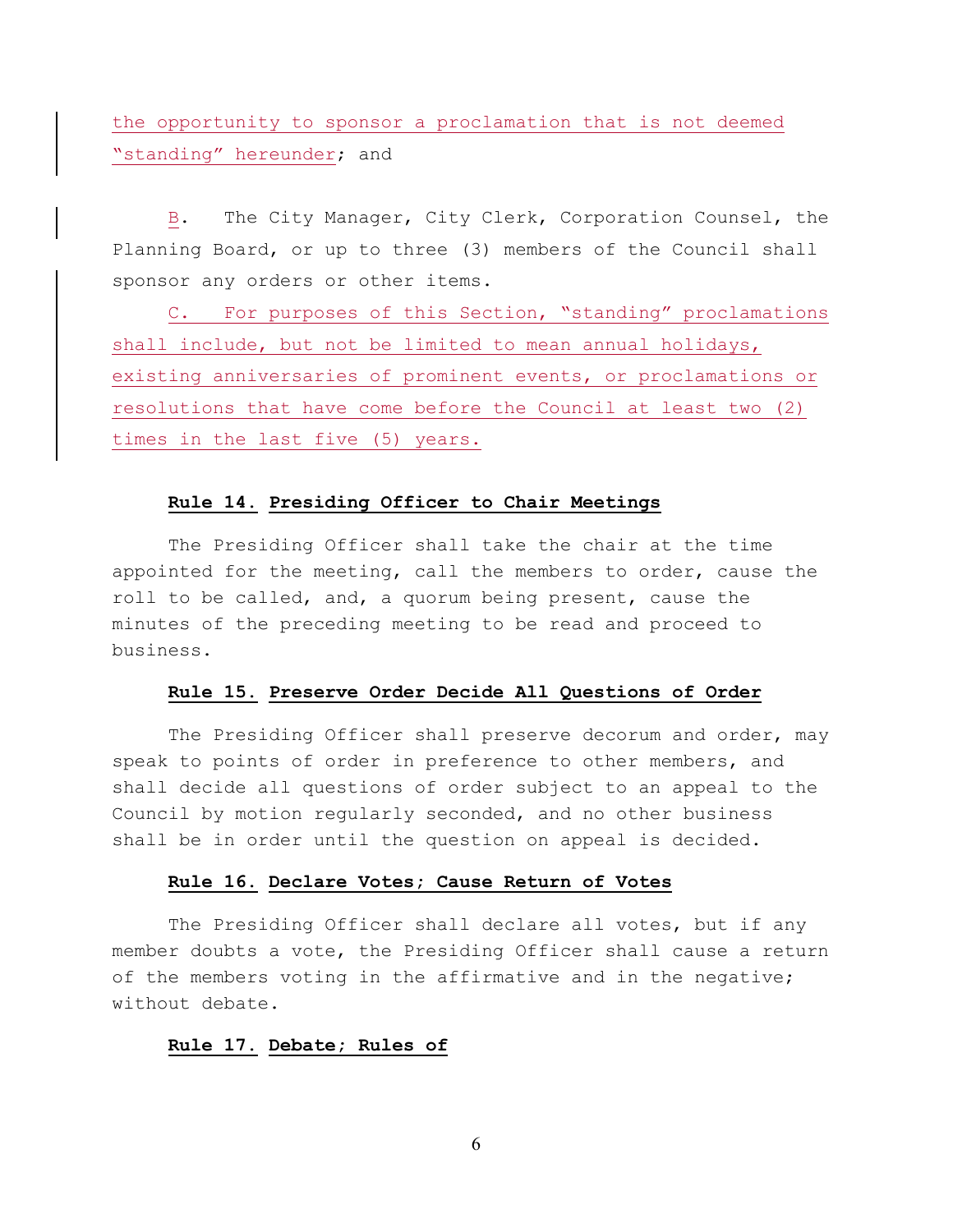When a question is under debate, the Presiding Officer shall receive no motion but to adjourn, or for the previous question, or to lay on the table, or to postpone to a date certain, or to refer to a committee or some administrative official, or to amend, or to postpone indefinitely, or to call the question; which several motions shall have precedence in the order in which they stand arranged.

### **Rule 18. Motion to Adjourn; Lay on Table**

The Presiding Officer shall consider a motion to adjourn as always in order except on immediate repetition; and that motion and the motion to lay on the table, or to take from the table, shall be decided without debate.

## **Rule 19. Reconsideration**

When a vote is passed, it shall be in order for any member who voted in the majority, or in the negative on a tie vote to move a reconsideration thereof, at the time, or the next stated meeting, but not afterwards, and when a motion of reconsideration is decided, that vote shall not be reconsidered. No motion to reconsider a vote passed at a previous meeting shall be in order for consideration at the next stated meeting unless an item to that effect is contained in the agenda for such next stated meeting or unless seven (7) of the members consent to such reconsideration.

A citizen petition, or zone change petition, once presented to and finally acted upon by the Council shall not again be received by the Council in the same or substantially the same form for a period of one (1) year next succeeding the Council's final action on the original petition. A member voting with the majority on the original petition, however, shall be privileged to reintroduce such a petition in accordance with the requirements of this rule.

A liquor license or special entertainment permit, or an amendment proposed by the licensee to an existing license or permit that has been denied by the Council shall not be received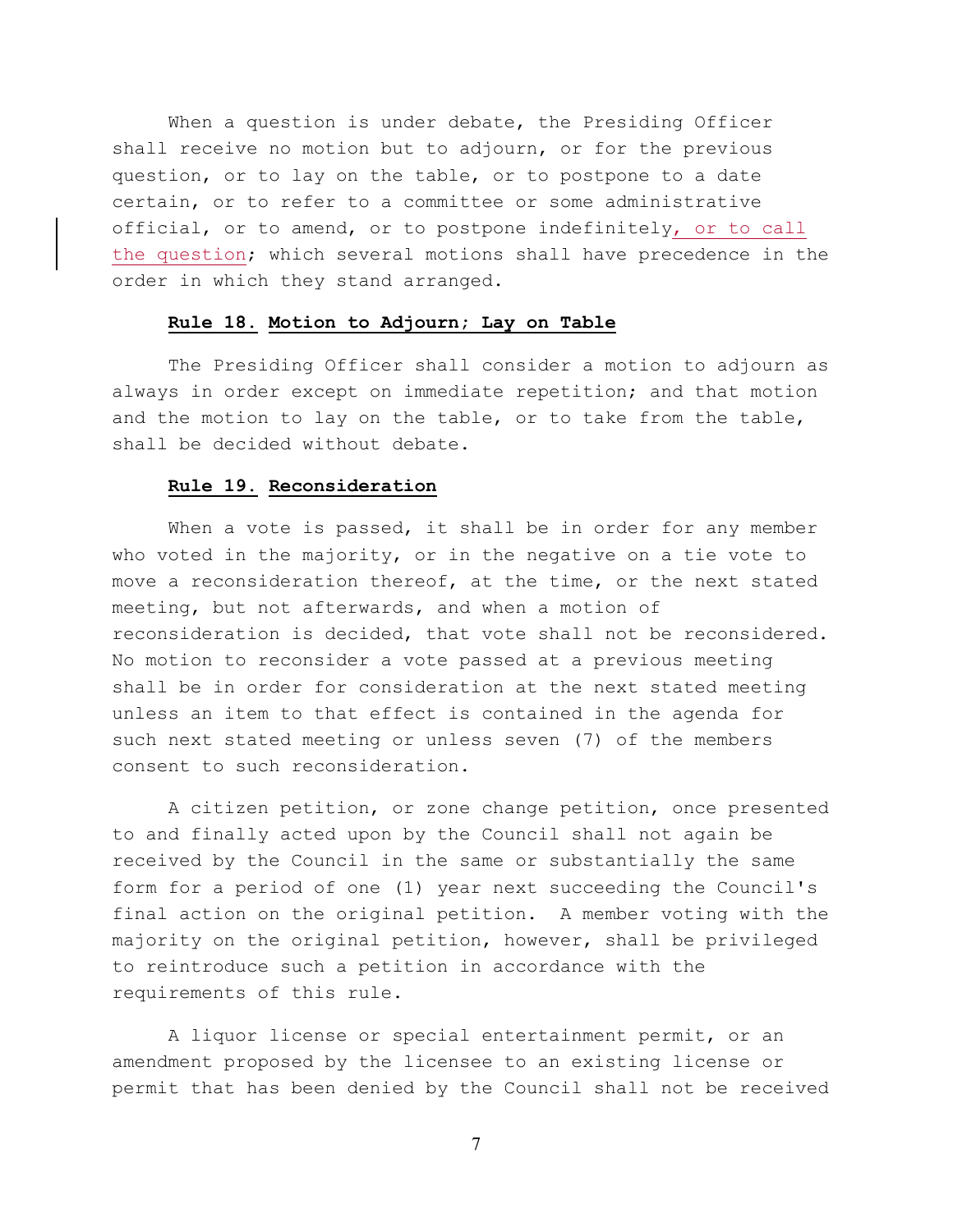by the Council in the same or substantially the same form for one (1) year from the date of such action unless a shorter period is required by state law.

All other items, once presented to and finally acted upon by the Council, shall not again be offered or received by the Council in the same or substantially the same form within a given Council year (i.e. December – December).

#### **Rule 20. Failure to Pass for Lack of Required Votes**

When an item fails to finally pass for lack of the required five (5), or seven (7) affirmative votes, as applicable, and is not otherwise disposed of, the item shall appear on the Agenda as unfinished business at the next succeeding meeting.

### **Rule 21. Motion for Previous Question**

Upon the motion for the previous question being made and seconded, the Presiding Officer shall put the question in the following form: "Shall the main question be now put?". And all debate upon the main question shall be suspended until the motion for the previous question shall be decided. After the adoption of said motion for the previous question by a majority vote, the sense of the Council shall be forthwith taken upon all pending amendments and then upon the main question. Neither is it susceptible of amendment. All questions of order arising incidentally thereon must be decided without discussion whether appeal be had from the Presiding Officer or not.

### **Rule 22. Manner of Speaking**

When a member is about to speak at a Council meeting, he or she shall rise in his or her place, if physically able to do so, and respectfully address the Presiding Officer, confine himself or herself to the question under debate, and avoid personalities.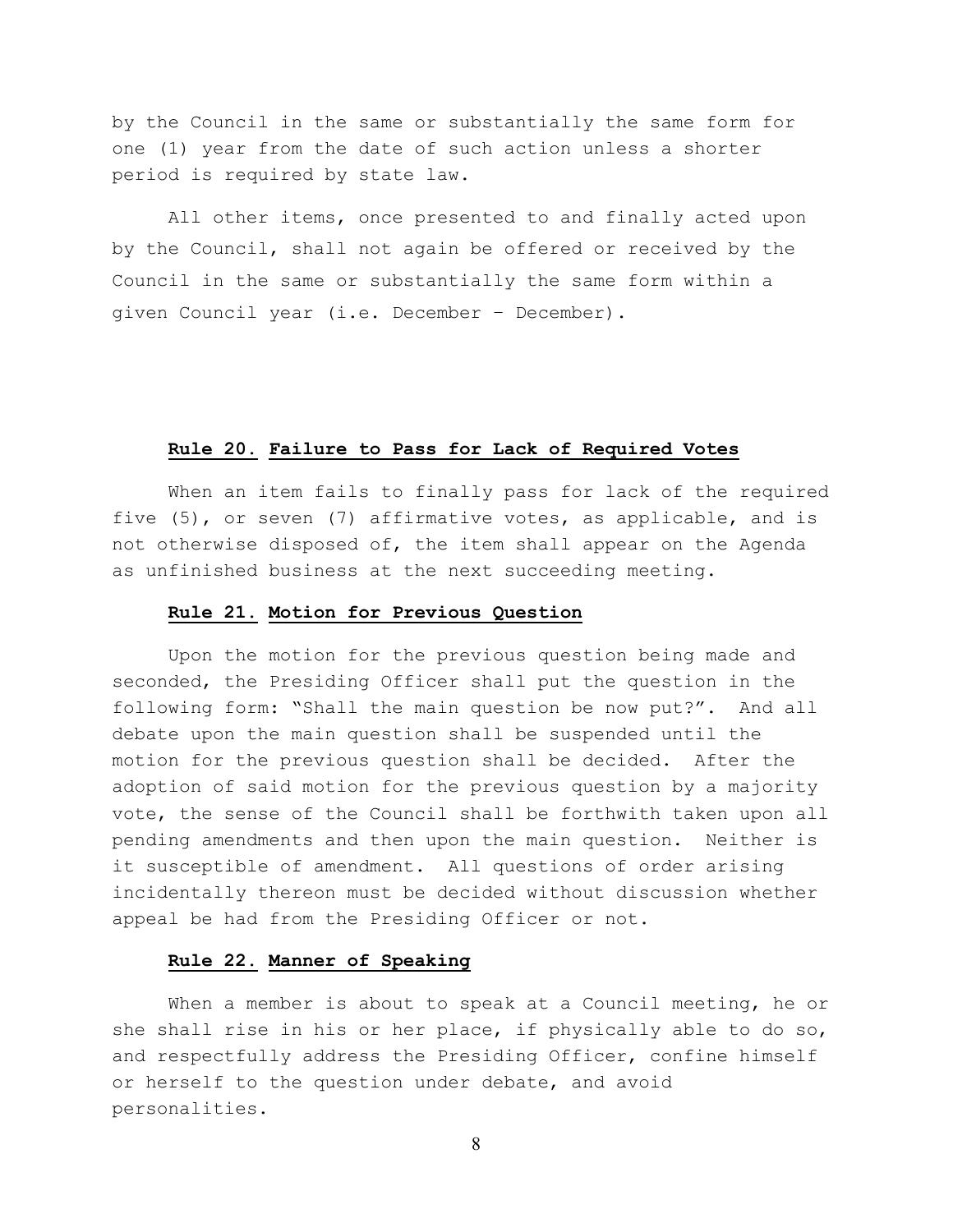#### **Rule 23. Length of Statements by Members**

During the deliberation on any item and associated amendments, each member shall limit his or her remarks and/or questions, but not including responses to his or her questions, to a total of  $t$ en-five (510) minutes. In the event that an item is divided or amended, each member shall be entitled to an additional five (5) minutes of remarks and/or questions. For purposes of clarity, this shall not apply to Councilor questions posed to staff or others prior to the "public comment" portion of any item.

# **Rule 24. Not to Interrupt**

No member speaking shall be interrupted by another, but by a call to order by the Presiding Officer, a point of order by any member or to correct a mistake.

#### **Rule 25. Breach of Rules and Orders**

When any member shall be guilty of a breach of any of the rules or orders of the Council, that member may, on motion, be required to make satisfaction therefor, and shall not be allowed to vote, or speak, except by way of excuse, until he or she has done so.

### **Rule 26. Member Excused From Voting; When**

Every member present when a question is put shall vote unless the member is precluded from participation therein because of interest or the appearance of interest or unless she or he is otherwise prohibited by law from participation.

(a) Any member abstaining on grounds of interest or the appearance of interest must do so at the commencement of deliberations on the item under discussion and shall not participate in said deliberations or vote on such item.

(b) Any member abstaining as permitted hereunder shall clearly state such intent, the reason for such abstention and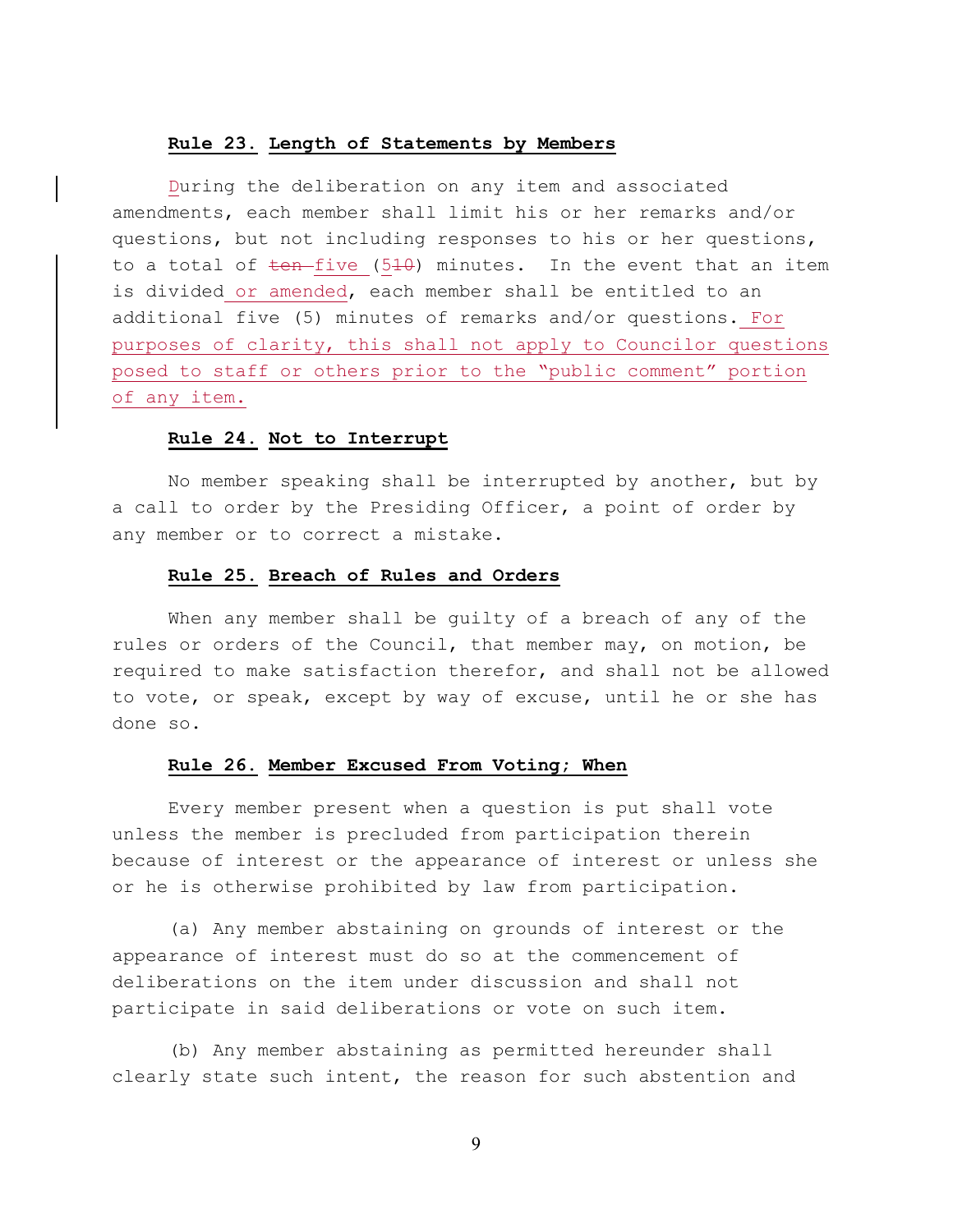the legal or factual basis therefor prior to the commencement of deliberation on such item.

### **Rule 27. Motion to be Reduced to Writing; When**

Any motion shall be reduced to writing if the Presiding Officer shall so direct.

#### **Rule 28. Division of a Question**

Any member may move that a question be divided.

## **Rule 29. Motion for Referral**

Any member can make a motion for referral of any item to a Committee or administrative official. A motion for referral to a Committee or administrative official, until it is decided, shall preclude all amendments of the main question.

#### **Rule 30. Priority of Business**

All questions relating to priority of business to be acted upon shall be decided without debate.

## **Rule 31. Suspension of Rules; Amendment or Repeal**

The rules shall not be dispensed with or suspended unless two-thirds as of those present and voting consent thereto; provided, however, that when these rules expressly require a vote larger than said two-thirds such rules shall not be suspended except by an equal or greater vote. No rule of procedure shall be amended or repealed without notice, in writing, being given at the preceding meeting.

## **Rule 32. Procedure for Addressing Council**

Any person wishing to address the Council will be given an opportunity to do so in accordance with the following procedure:

1. No public comment shall be permitted on the following agenda items: informational reports or communications from boards and commissions, staff or other organizations or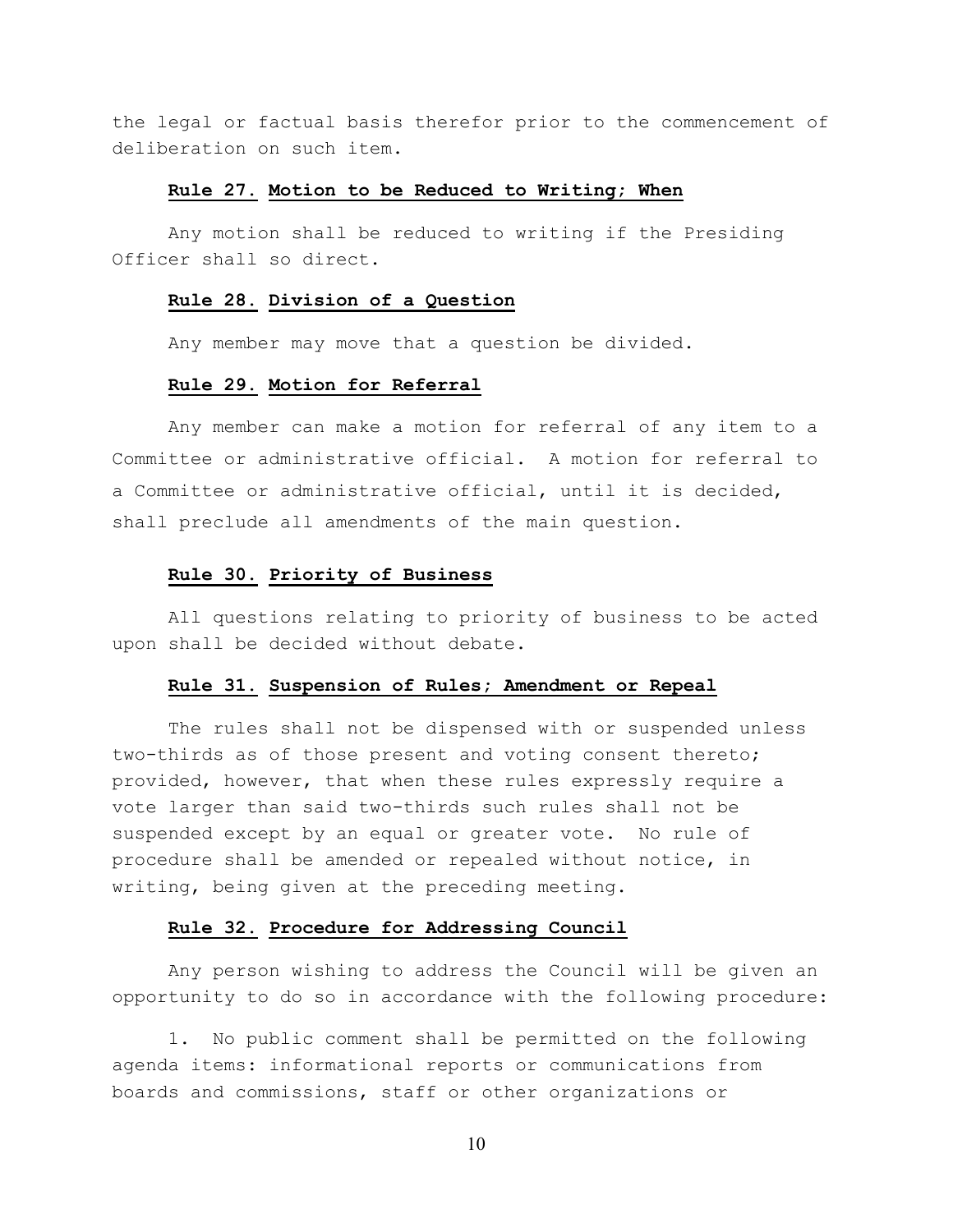entities; and administrative action implementing prior action of the Council where that prior action had permitted public comment.

2. On items other than those set forth in 1. above, public comment shall be permitted only once prior to final Council action. Except as specifically decided by the Council, such public comment shall occur at the advertised public hearing or at the second reading of such item by the Council, where the item requires a second reading on a separate date.

3. Persons wishing to address the Council on an item which appears on the agenda, and upon which public comment is permitted under 1. and 2. above, shall wait until the Clerk announces the consideration of such item, at which time they may address the Council on that particular item. However, once the Council has begun its deliberations on an item, no person shall be permitted to address the Council on such item.

4. Persons wishing to address the Council on an item not appearing on the Council agenda shall only do so at the 6:00 p.m. public comment period reserved on the Council agenda for non-agenda items. Such public comment period shall not extend beyond 7:00 p.m.; provided, however, that upon a vote of a majority of the Council, the public comment period may be reopened at the end of end of the Council's consideration of all other agenda items, excepting adjournment. Notwithstanding the foregoing, the public comment period reserved on the Council agenda for non-agenda items shall not be reopened after 11 p.m.

5. Any person wishing to address the Council shall signify such desire and, when recognized by the Presiding Officer, such person shall give his or her name and address, and/or organization or individual represented, if any, designate the subject matter on which he or she desires to address the Council, respectfully address only the Presiding Officer, and avoid personalities.

6. When any person or entity is being honored or recognized by the Council, applause shall be permitted. In all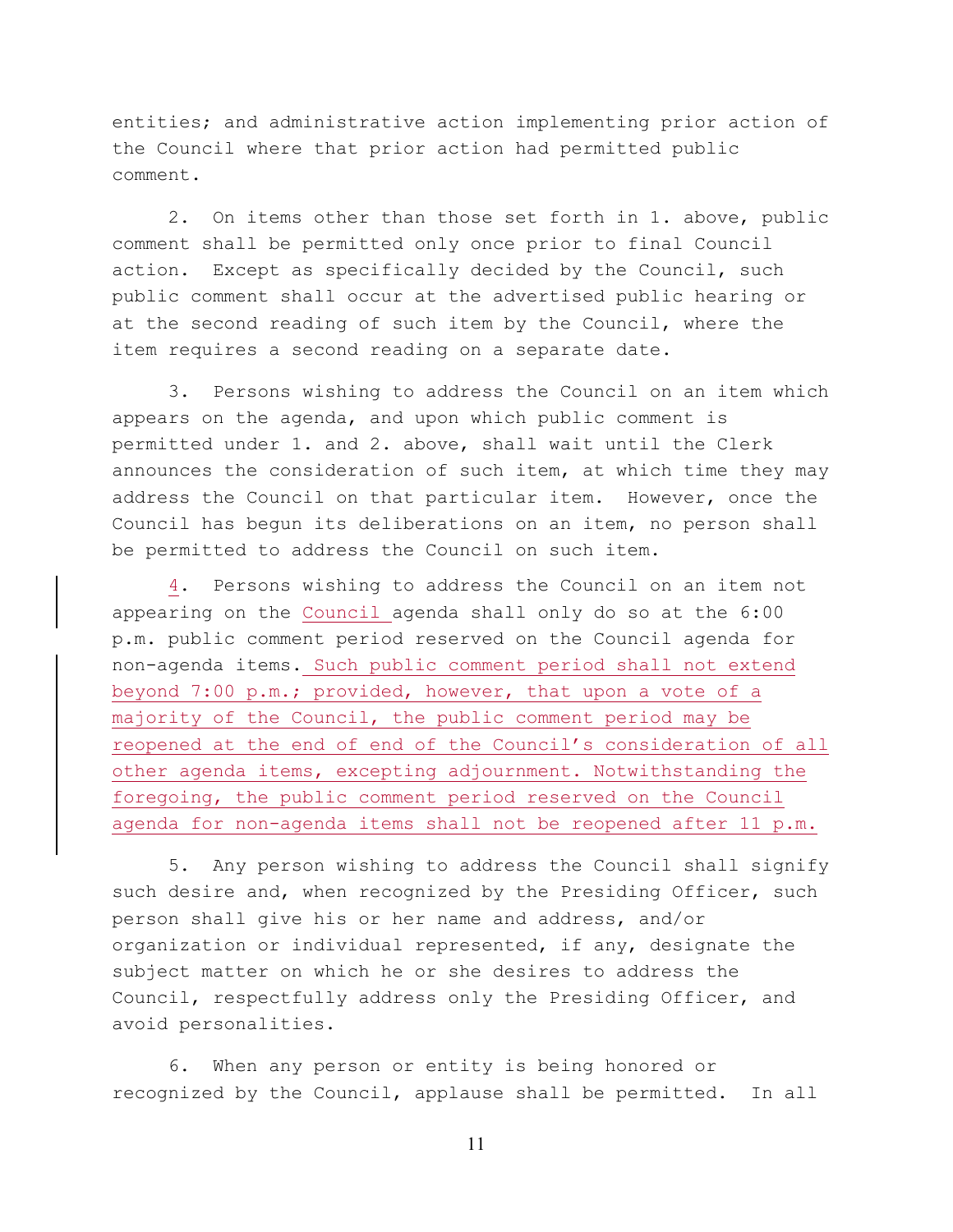other matters, persons present at Council meetings shall not interrupt, nor applaud or otherwise express approval or disapproval of any statements made or actions taken at such meeting.

7. Any and all signs shall not be permitted in the Council Chambers.

8. Persons addressing the Council on an item prior to start of deliberation on such item by the Council shall be permitted to speak only once on an item, and shall limit their remarks on each item to three (3) minutes. From time to time, the Presiding Officer may grant an extension of this three (3) minute requirement. Such persons shall also confine their remarks to the merits of the pending item. No members of the public shall comment on more than three (3) items, excluding any comment provided pursuant to number 4 above, at any Council meeting unless the Rules of the Council are suspended to allow for comment on each such additional item.

9. The Presiding Officer may shall limit or cut off any commentary that is not germane or that is scurrilous, abusive, or not in accord with good order and decorum.

10. Any person who shall continue to violate these rules, after warning by the Presiding Officer, may be ejected for the remainder of the meeting then in progress.

### **Rule 33. Parliamentary Proceedings**

In all cases where the parliamentary proceedings are not determined by the foregoing rules, "Robert's Rules of Order" (Newly Revised, 11th Edition) shall be taken as authority to decide the course of the proceedings.

A list of debatable and non-debatable motions is hereby incorporated for reference in Appendix A, attached hereto.

# **Rule 34. Council Committees**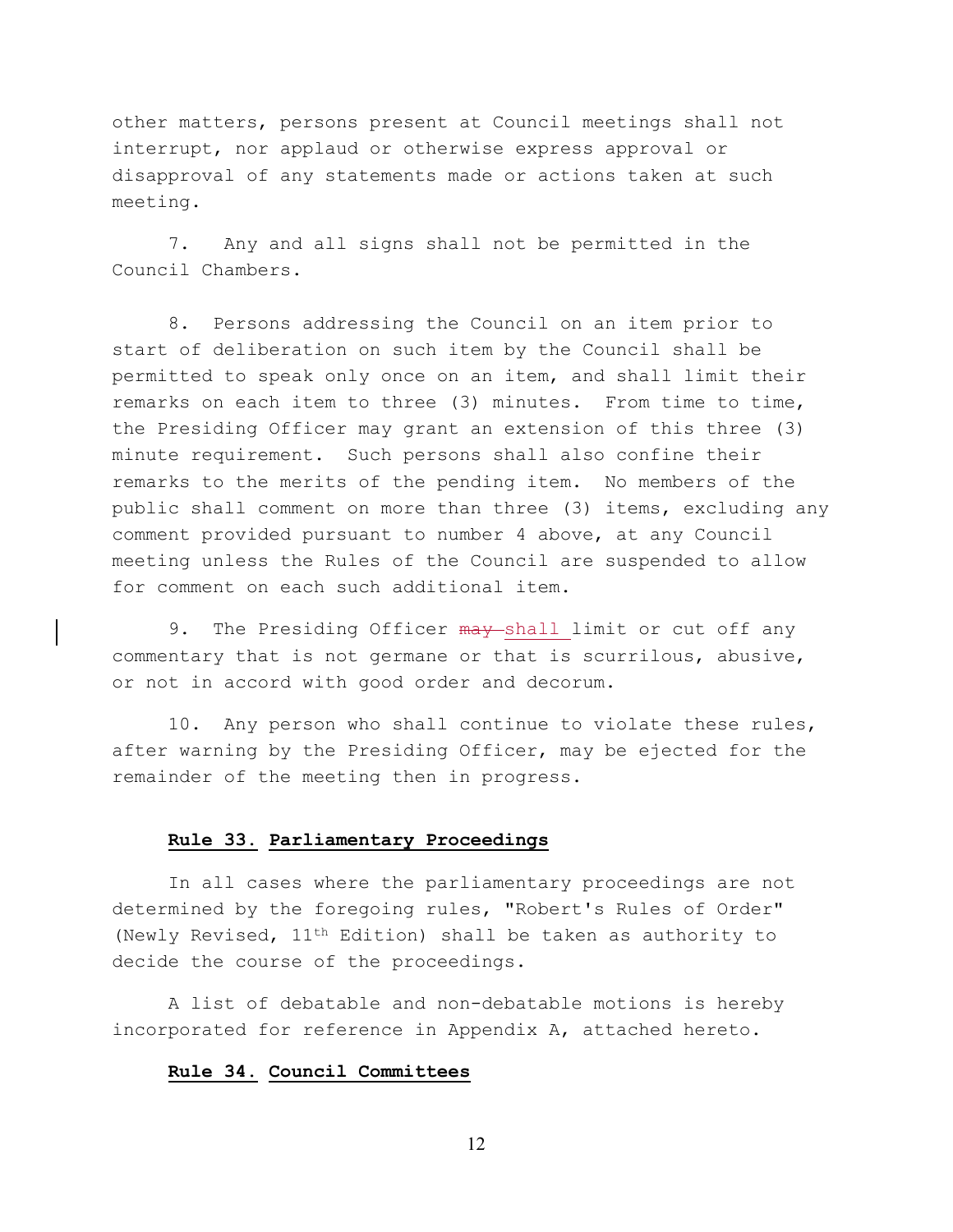At the commencement of the municipal year members shall be appointed to the following standing Committees, each Committee, except the Economic Development & Housing Committee and the Legislative & Nominating Committee, which shall have four (4) members, to consist of three (3) members of the Council:

- 1. Housing & Economic Development & Housing Committee;
- 2. Finance Committee;
- 3. Health and Human Services and Public Safety Committee;
- 4. Legislative & Nominating Committee; and
- 5. Sustainability & Transportation Committee.

A majority of the members of the above standing Committees shall constitute a quorum for the transaction of business.

### **Rule 356. Council Committees; How Chosen**

The members of the Council to serve on the above Committees shall be appointed by the Mayor. The Council may override one or more of such appointments by a vote of at least six (6) members.

#### **Rule 36. Council Committees; Public Comment**

The public will be given an opportunity to comment on any item under consideration by the below-named standing Council Committees prior to a final Committee action on that item. Any person addressing the Committee on an item shall be permitted to speak only once on an item, shall give his or her name and address, and/or organization or individual represented, if any, and shall limit their remarks on each item to three (3) minutes. From time to time, the Presiding Officer of a Committee may extend this period of time pursuant to Rule 31(8). These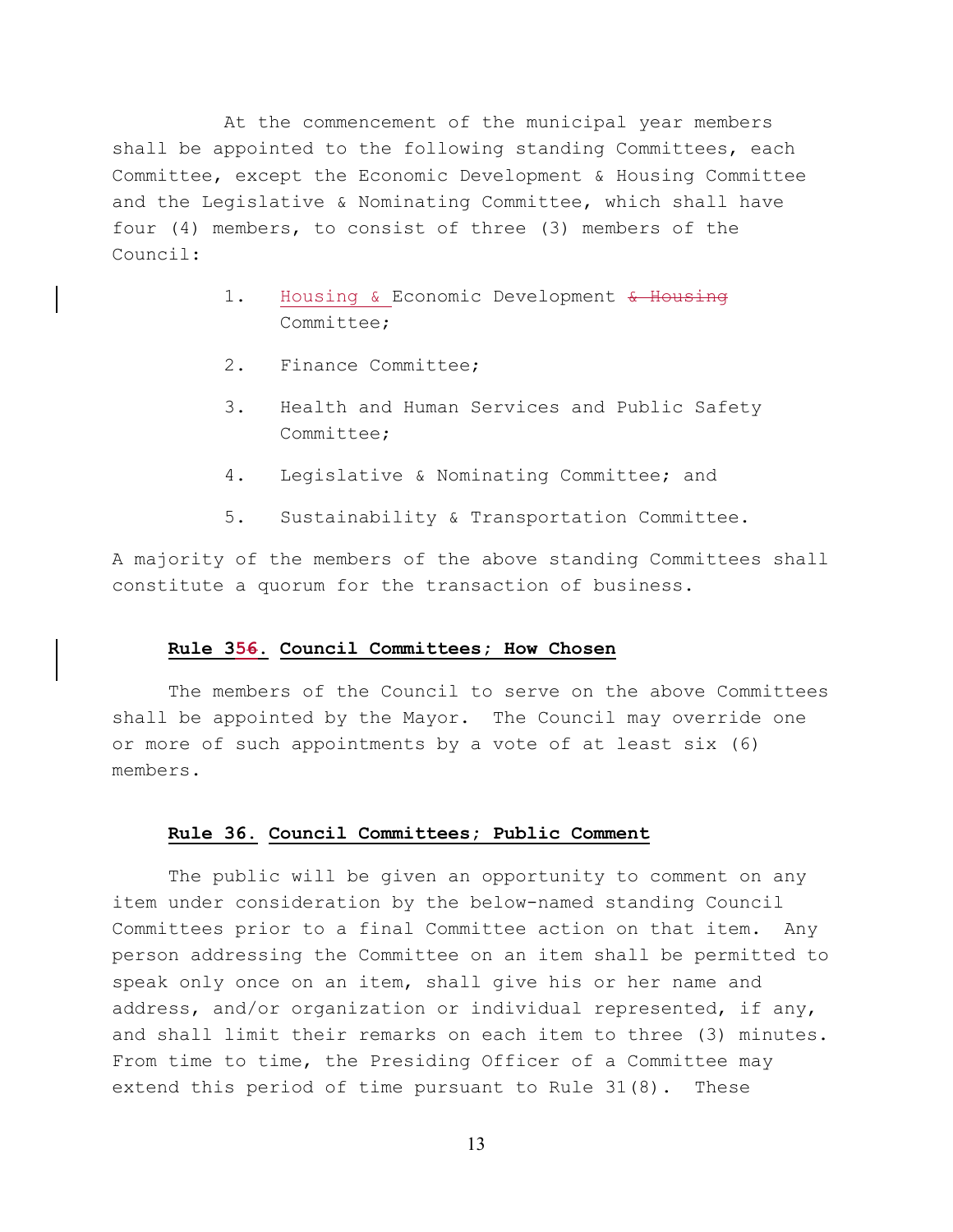requirements for public comment shall apply to the following Committees:

- 1. Housing & Economic Development & Housing Committee;
- 2. Finance Committee;
- 3. Health and Human Services and Public Safety Committee;
- 4. Legislative & Nominating Committee; and
- 5. Sustainability and Transportation Committee.

Nothing herein shall prevent or prohibit any other Committee from accepting public comment if said Committee determines that it wishes to do so.

Notwithstanding the foregoing, no public comment shall be required on the following items: informational reports or communications from boards and commissions, staff or other organizations or entities; and administrative action implementing prior Committee action where that prior action had permitted public comment.

## **Rule 37. Smoking at Meetings**

No person shall smoke in the Council Chamber or at any public meeting in the Portland City Hall. Any person continuing to smoke after warning by the Presiding Officer shall be ejected for the remainder of the meeting then in progress.

## **Rule 38. Confidentiality**

No Councilor shall intentionally disclose or discuss information known to be confidential to or with any person not otherwise authorized or privileged to receive that information, including representatives of the media. For the purpose of this rule, "information known to be confidential" includes information in any form that has been designated, to the knowledge of the Councilor, as confidential by an employee or